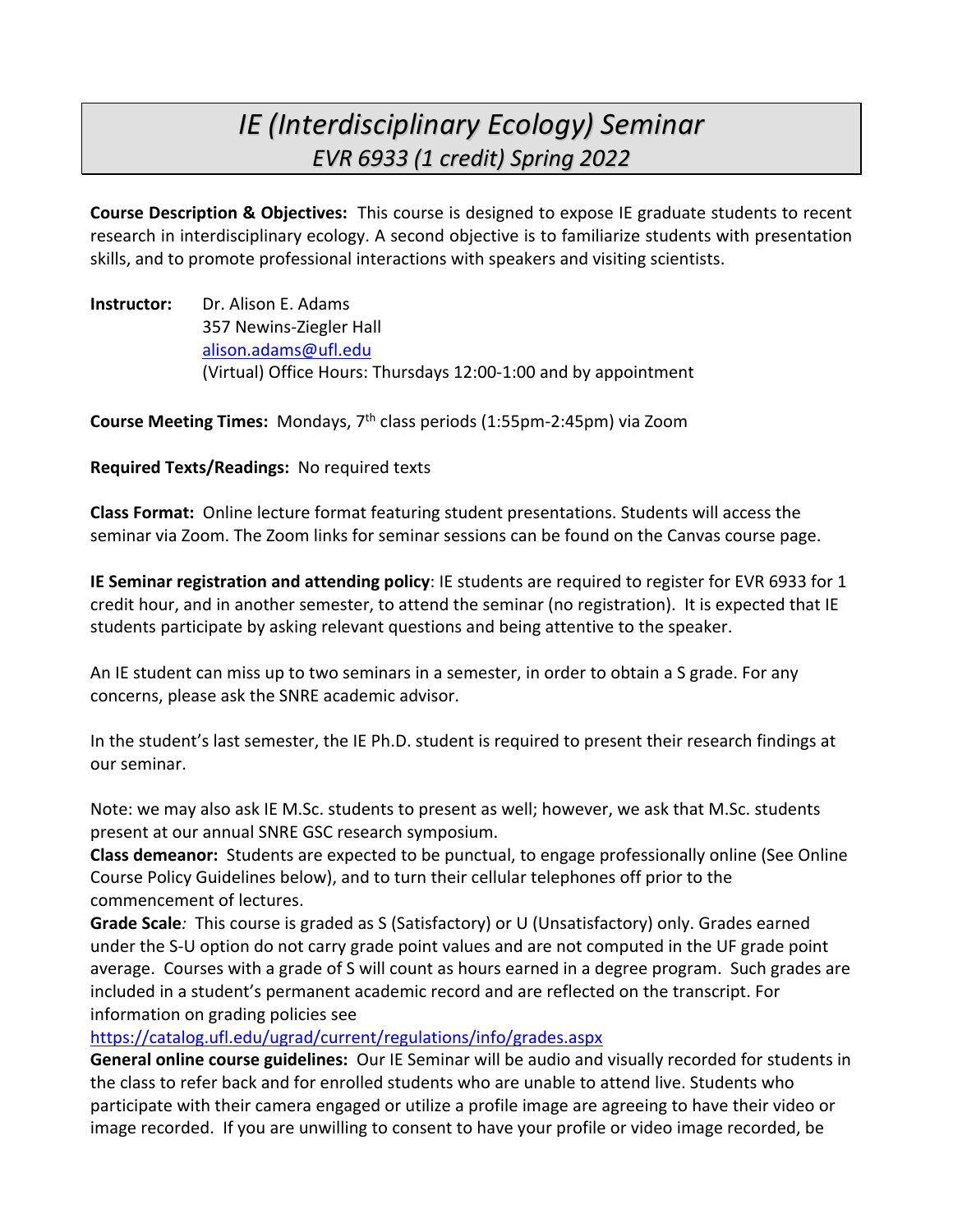sure to keep your camera off and do not use a profile image. Likewise, students who un-mute during class and participate orally are agreeing to have their voices recorded. If you are not willing to consent to have your voice recorded during class, you will need to keep your mute button activated and communicate exclusively using the "chat" feature, which allows students to type questions and comments live. The chat will not be recorded or shared. As in all courses, unauthorized recording and unauthorized sharing of recorded materials is prohibited. The recorded sessions will be posted on a weekly basis on our SNRE website at: https://snre.ifas.ufl.edu/news-and-events/

### **Course Policies:**

### *Recording Statement*

*We will be using Zoom for classes during the semester*. Synchronous online sessions may be recorded. By sharing your video, screen, or audio during any synchronous online class sessions, you are consenting to being recorded for the benefit of students who cannot attend live as well as for class review during the current semester. If you have special circumstances or concerns about privacy, it is your responsibility to discuss it with your instructor.

### *Diversity and Inclusiveness Statement*

Diversity is a one of our biggest assets in the classroom and in IE. Different perspectives enrich our understanding of the variety of human-nature interactions and are imperative to developing just solutions to complex environmental problems.

This classroom is a place where you will be treated with respect, and we welcome individuals of all ages, backgrounds, beliefs, ethnicities & races, genders, gender identities, gender expressions, national origins, religions (if any), sexual orientations, ability – and other visible and nonvisible differences. All members of this IE Seminar are expected to contribute to a respectful, welcoming, and inclusive environment for every other member of the class. This does not mean that you are not allowed to disagree with others, but that such differences should be explored without ad hominem judgment.

Please see the Graduate Catalog, Promoting Diversity, https://catalog.ufl.edu/graduate/diversity/

#### *Academic Honesty*

In 1995 the UF student body enacted an honor code and voluntarily committed itself to the highest standards of honesty and integrity. When students enroll at the university, they commit themselves to the standard drafted and enacted by students.

In adopting this honor code, the students of the University of Florida recognize that academic honesty and integrity are fundamental values of the university community. Students who enroll at the university commit to holding themselves and their peers to the high standard of honor required by the honor code. Any individual who becomes aware of a violation of the honor code is bound by honor to take corrective action. The quality of a University of Florida education is dependent upon community acceptance and enforcement of the honor code.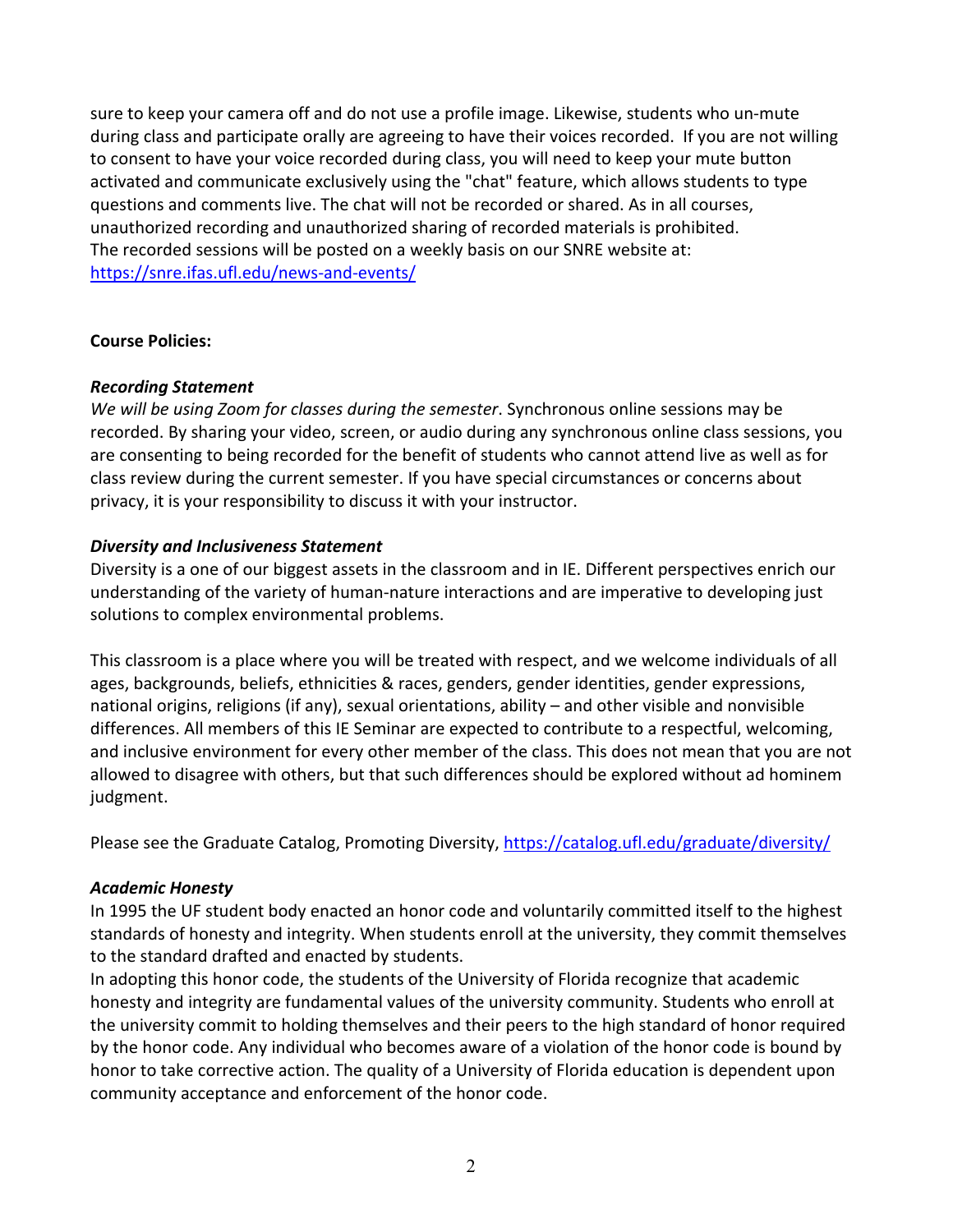The Honor Pledge: We, the members of the University of Florida community, pledge to hold ourselves and our peers to the highest standards of honesty and integrity. On all work submitted for credit by students at the university, the following pledge is either required or implied: "On my honor, I have neither given nor received unauthorized aid in doing this assignment."

The university requires all members of its community to be honest in all endeavors. A fundamental principle is that the whole process of learning and pursuit of knowledge is diminished by cheating, plagiarism and other acts of academic dishonesty. In addition, every dishonest act in the academic environment affects other students adversely, from the skewing of the grading curve to giving unfair advantage for honors or for professional or graduate school admission. Therefore, the university will take severe action against dishonest students. Similarly, measures will be taken against faculty, staff and administrators who practice dishonest or demeaning behavior. Students should report any condition that facilitates dishonesty to the instructor, department chair, Student Honor Council, or Student Conduct and Conflict Resolution in the Dean of Students Office. (Source: 2016-2017 Undergraduate Catalog).

It is assumed all work will be completed independently unless the assignment is defined as a group project, in writing by the instructor. This policy will be vigorously upheld at all times in this course.

### *Software Use*

All faculty, staff and students of the university are required and expected to obey the laws and legal agreements governing software use. Failure to do so can lead to monetary damages and/or criminal penalties for the individual violator. Because such violations are also against university policies and rules, disciplinary action will be taken as appropriate.

## *Campus Helping Resources*

Students experiencing crises or personal problems that interfere with their general well-being are encouraged to utilize the university's counseling resources. The Counseling & Wellness Center provides confidential counseling services at no cost for currently enrolled students. Resources are available on campus for students having personal problems or lacking clear career or academic goals, which interfere with their academic performance. University Counseling & Wellness Center, 3190 Radio Road, 352-392-1575, www.counseling.ufl.edu/cwc/ Counseling Services Groups and Workshops Outreach and Consultation Self-Help Library Training Programs Community Provider Database

Career Resource Center, First Floor JWRU, 392-1601, www.crc.ufl.edu/

## *Students with Disabilities*

The Disability Resource Center coordinates the needed accommodations of students with disabilities. This includes registering disabilities, recommending academic accommodations within